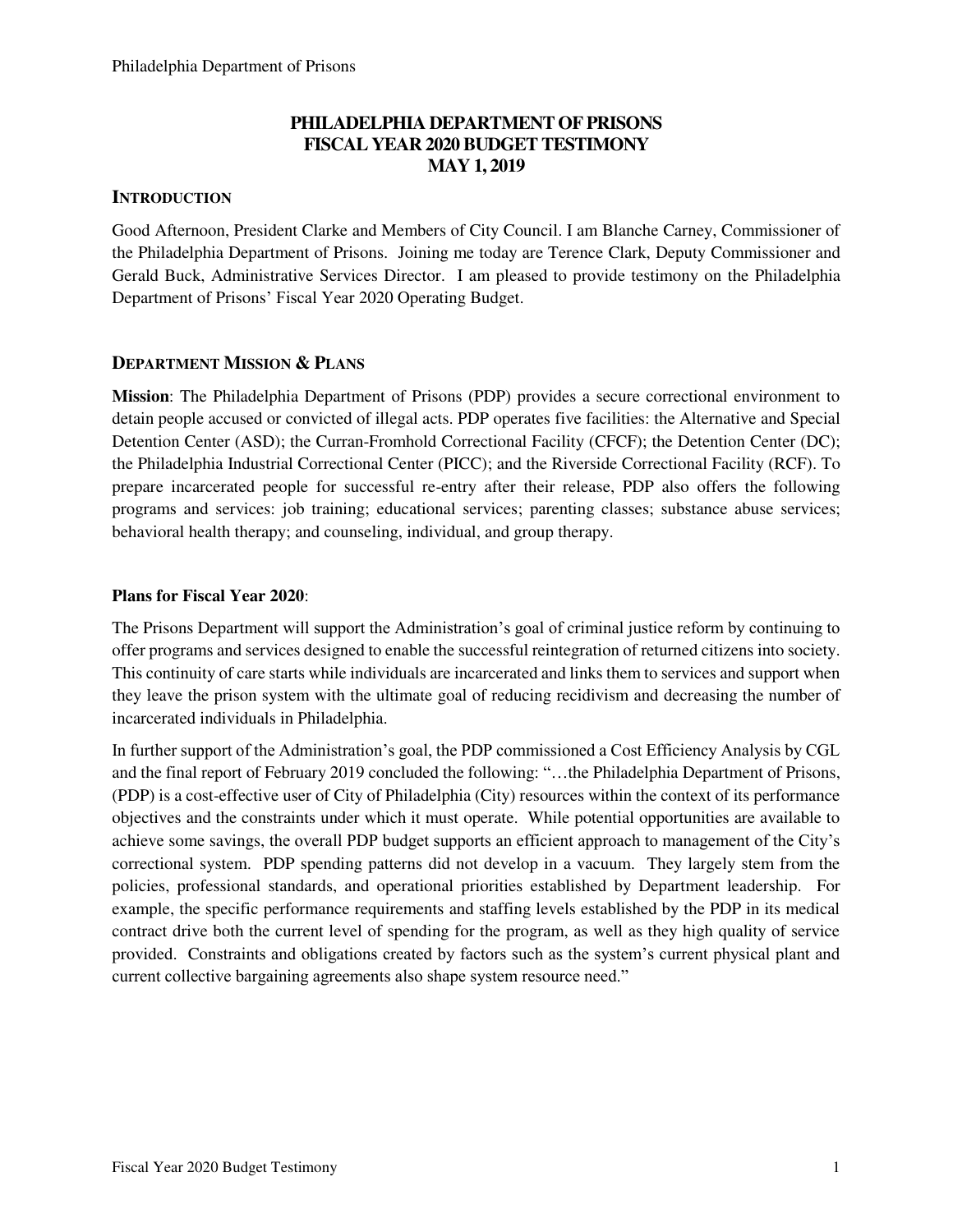Our plans for Fiscal Year 2020 and beyond are broad-based and take into account most areas throughout the Prisons system and support our primary goals, which include:

- House on average 4,500 inmates over the course of FY20 and 4,100 at year-end. The 4,100 figure is the new goal of the MacArthur Safety and Justice Challenge grant.
- Reduce staffing/expenses:
	- $\circ$  Reduce the number of positions from 2,325 to 2,160 from FY19 to FY20, respectively;
	- o Reduce overtime expenses from the high-point of nearly \$33.5 million in FY18 to just \$24.1 million in FY20;
	- $\circ$  Reduce class 200 (contracts) by \$5.5 million from FY19 to FY20 due to food and medical cost reductions, down \$12.5M from the high-point of \$105.3M in FY17.
- Provide Medication Assisted Treatment ("MAT") to all opioid-addicted inmates.<sup>1</sup>
- Effectively link all MAT patients to community MAT providers upon release.
- Provide Naloxone kits to every inmate upon release.
- Initiate ten hours of out-of-cell behavioral health therapy per week for all segregated inmates.<sup>2</sup>
- Implement Hepatitis C treatment linkage program.<sup>3</sup>
- Improve continuity of care by enrolling all eligible inmates in Medical Assistance.
- Complete implementation of the federal lowest possible cost 340B pharmacy arrangement.
- Make post-release appointments for chronically ill, sentenced inmates with community providers.
- Implement the KRONOS Time and Attendance system for the remaining facilities as a pilot project beginning July 1, 2019 and expand the system to other prison facilities by the end of the fiscal year. This will eliminate the existing antiquated and inefficient time clock punching system and provide a more efficient automated comprehensive time entry and reporting system to monitor staffing levels and overtime.
- Inventory Management System: Complete the entering of inventory into the new inventory system and implement the tracking of supplies and equipment and work orders. This system replaced an outdated system that was established over 20 years ago and can no longer be supported. The system will provide state-of-the-art inventory management so that warehoused inventory may be reduced. It will allow for barcode scanning and integration with the maintenance unit's Prison Work Order System.
- Continue to provide correctional staff with professional development and continuing education opportunities whenever possible. This will allow PDP to maintain the highest level of professionalism among its correctional staff, ensuring that all staff persons treat inmates with respect and dignity while following all personal safety protocols.

 $\overline{a}$ 

<sup>&</sup>lt;sup>1</sup> As directed by the Mayor's Task Force to Combat the Opioid Epidemic in Philadelphia

<sup>&</sup>lt;sup>2</sup> Following best practice guidelines and court actions nationwide.

<sup>3</sup> Part of "C Change": Philadelphia's Plan to Eliminate HCV Among People Who Inject Drugs.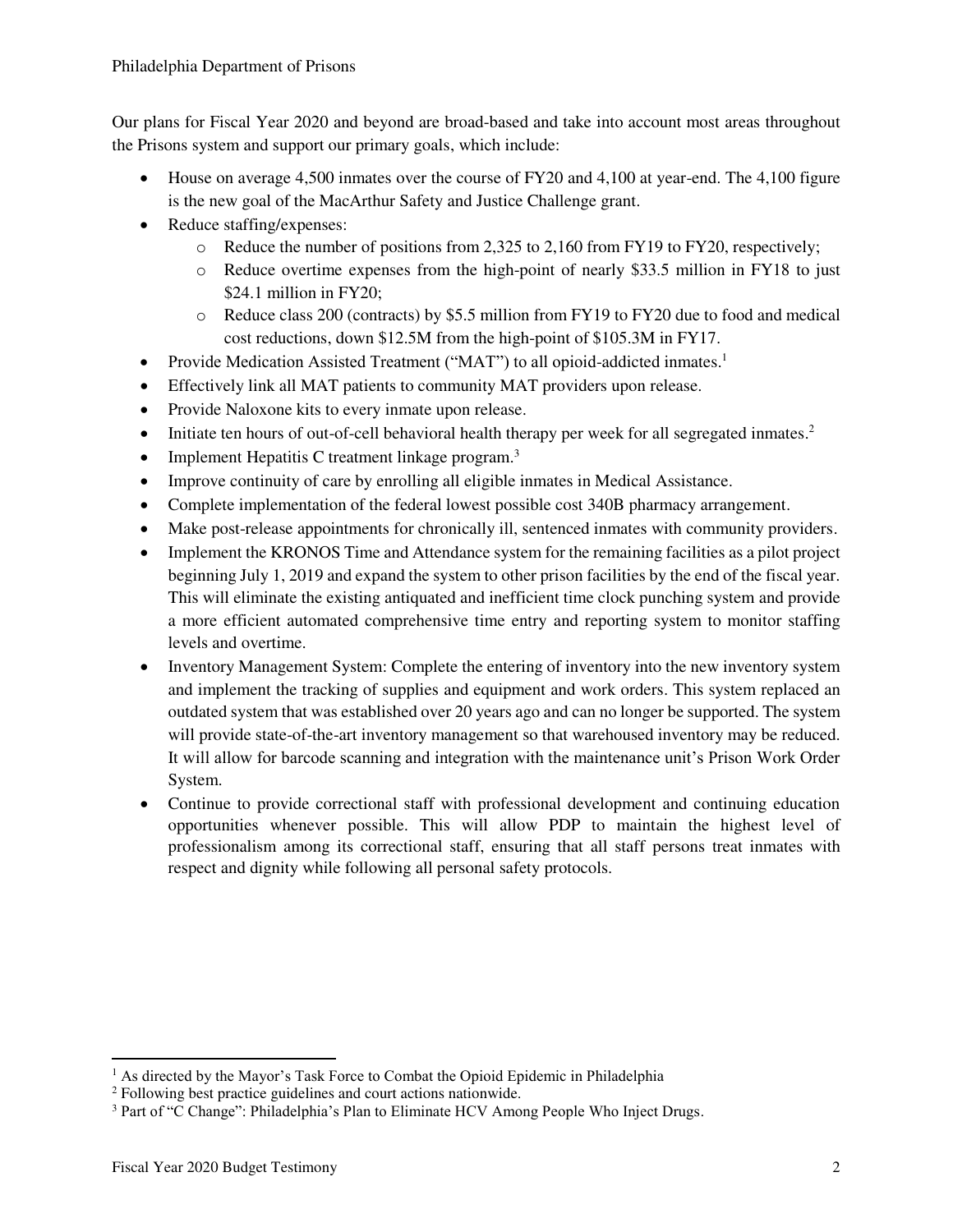The following re-investments in medical care are being paid for from savings generated by census declines and by operational efficiency initiatives such as paperless medical records, e.g., conversion of nearly twenty medical records clerks to Medical Assistance enrollment specialists:

- Continue Medication-Assisted Treatment (MAT) and Cognitive Behavioral Therapy program to reduce segregation time and recovery support for substance abuse inmates. MAT reinvestment cost is \$1M.
- \$2.2M for out-of-cell therapy staff, a pilot for the female and youthful offender population to be expanded to all facilities.

## **In appreciation of Councilman Domb's Support:**

I would like to take a moment to thank Councilman Domb for providing seed funding to support the Department's Coding and Financial Literacy programs. The Coding program began in 2019 and Financial Literacy Program in partnership with the Free Library of Philadelphia in 2018. Both programs assist the inmate population in learning coding skills and financial management that support workforce development opportunity and financial sustainability upon release.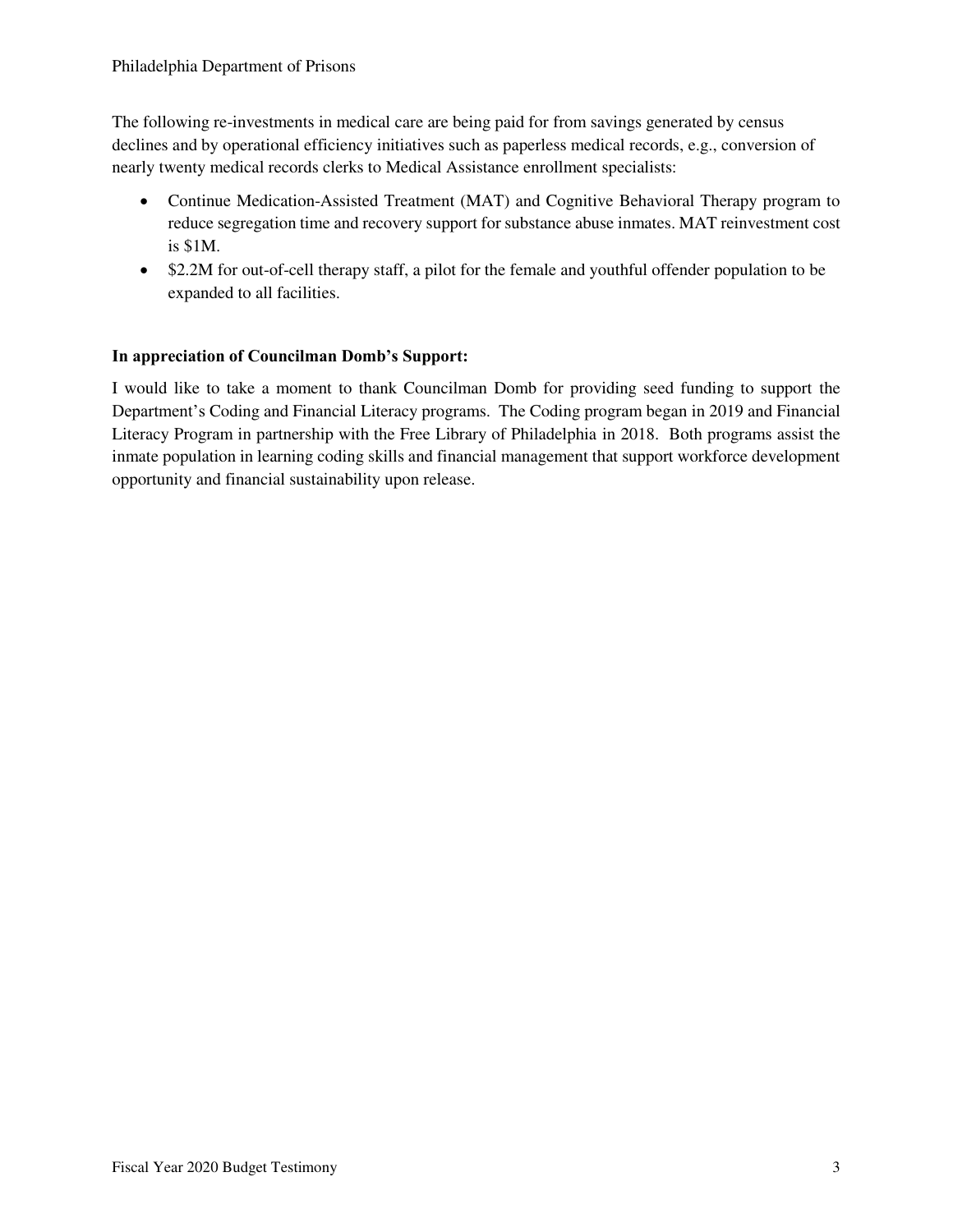# **BUDGET SUMMARY & OTHER BUDGET DRIVERS**

| <b>Staff Demographics Summary (as of December 2018)</b> |           |           |                             |           |  |  |  |  |  |
|---------------------------------------------------------|-----------|-----------|-----------------------------|-----------|--|--|--|--|--|
|                                                         | Total     | Minority  | White                       | Female    |  |  |  |  |  |
| Number of Full-Time Staff                               | 2,158     | 1,869     | 290                         | 1,041     |  |  |  |  |  |
| Number of Exempt Staff                                  |           | 5         | 2                           | 3         |  |  |  |  |  |
| Number of Executive Staff                               | 7         | 5         | $\mathcal{D}_{\mathcal{A}}$ | 3         |  |  |  |  |  |
| Average Salary, Full-Time Staff                         | \$66,735  | \$52,340  | \$54,544                    | \$51,262  |  |  |  |  |  |
| Average Salary, Exempt Staff                            | \$101,750 | \$113.471 | \$90,030                    | \$107,400 |  |  |  |  |  |
| Average Salary, Executive Staff                         | \$109,265 | \$113,471 | \$105,060                   | \$107,400 |  |  |  |  |  |
| Median Salary, Full-Time Staff                          | \$54,397  | \$48,322  | \$48,494                    | \$48,494  |  |  |  |  |  |
| Median Salary, Exempt Staff                             | \$101,750 | \$105,060 | \$90,030                    | \$92,700  |  |  |  |  |  |
| Median Salary, Executive Staff                          | \$109,265 | \$105,060 | \$105,060                   | \$92,700  |  |  |  |  |  |

| <b>Employment Levels (as of December 2018)</b> |                            |                                    |  |  |  |  |  |
|------------------------------------------------|----------------------------|------------------------------------|--|--|--|--|--|
|                                                | <b>Budgeted</b><br>in FY19 | Filled (as of<br>December<br>2018) |  |  |  |  |  |
| Number of Full-Time Positions                  | 2,325                      | 2,158                              |  |  |  |  |  |
| Number of Exempt Positions                     |                            |                                    |  |  |  |  |  |
| Number of Executive Positions                  |                            |                                    |  |  |  |  |  |
| Average Salary of All Full-Time<br>Positions   | \$64,732                   | \$66,735                           |  |  |  |  |  |
| Median Salary of All Full-Time Positions       | \$52,765                   | \$54.397                           |  |  |  |  |  |

#### **General Fund Financial Summary by Class**

| Ocheran I ama I manchai Danmary by Chabb          |                |                    |                |                    |                |                  |  |  |  |
|---------------------------------------------------|----------------|--------------------|----------------|--------------------|----------------|------------------|--|--|--|
|                                                   | FY18 Original  | FY18 Actual        | FY19 Original  | FY19 Estimated     | FY20 Proposed  | Difference:      |  |  |  |
|                                                   | Appropriations | <b>Obligations</b> | Appropriations | <b>Obligations</b> | Appropriations | <b>FY20-FY19</b> |  |  |  |
| Class 100 - Employee Compensation                 | \$147,427,858  | \$149,461,758      | \$145,430,918  | \$146,211,349      | \$139,765,668  | (6.445.681)      |  |  |  |
| Class 200 - Purchase of Services                  | \$105,455,001  | \$102,219,139      | \$98,365,387   | \$98,365,387       | \$92,842,354   | (5,523,033)      |  |  |  |
| Class $300/400$ - Materials, Supplies & Equipment | \$4,773,744    | \$4,768,862        | \$4,373,744    | \$4,373,744        | \$4,373,744    | \$0              |  |  |  |
| Class 500 - Contributions                         | \$1,301,757    | \$2,518,610        | \$1,201,757    | \$1,201,757        | \$1,201,757    |                  |  |  |  |
|                                                   | \$258,958,360  | \$258,968,397      | \$249,371,806  | \$250,152,237      | \$238,183,523  | (11,968,714)     |  |  |  |

| <b>Contracts Summary (Professional Services only)</b> |              |              |              |              |              |                       |  |  |  |
|-------------------------------------------------------|--------------|--------------|--------------|--------------|--------------|-----------------------|--|--|--|
|                                                       | <b>FY14</b>  | <b>FY15</b>  | <b>FY16</b>  | <b>FY17</b>  | <b>FY18</b>  | FY19 YTD<br>(Q1 & Q2) |  |  |  |
| Total amount of contracts                             | \$50,073,627 | \$59,594,695 | \$48,911,320 | \$51,937,245 | \$52,993,869 | \$65,940,683          |  |  |  |
| Total amount to M/W/DSBE                              | \$19,644,782 | \$28,989,774 | \$28,770,444 | \$21,243,145 | \$23,802,467 | \$30,361,493          |  |  |  |
| <b>Participation Rate</b>                             | 39%          | 49%          | 59%          | 41%          | 45%          | 46%                   |  |  |  |

| <b>Total M/W/DSBE Contract Participation Goal (Public Works; Services,</b><br>Supplies & Equipment; and Professional Services combined) |             |             |             |  |  |  |  |  |
|-----------------------------------------------------------------------------------------------------------------------------------------|-------------|-------------|-------------|--|--|--|--|--|
|                                                                                                                                         | <b>FY18</b> | <b>FY19</b> | <b>FY20</b> |  |  |  |  |  |
| M/W/DSBE Contract Participation Goal                                                                                                    | 37%         | 35%         | 35%         |  |  |  |  |  |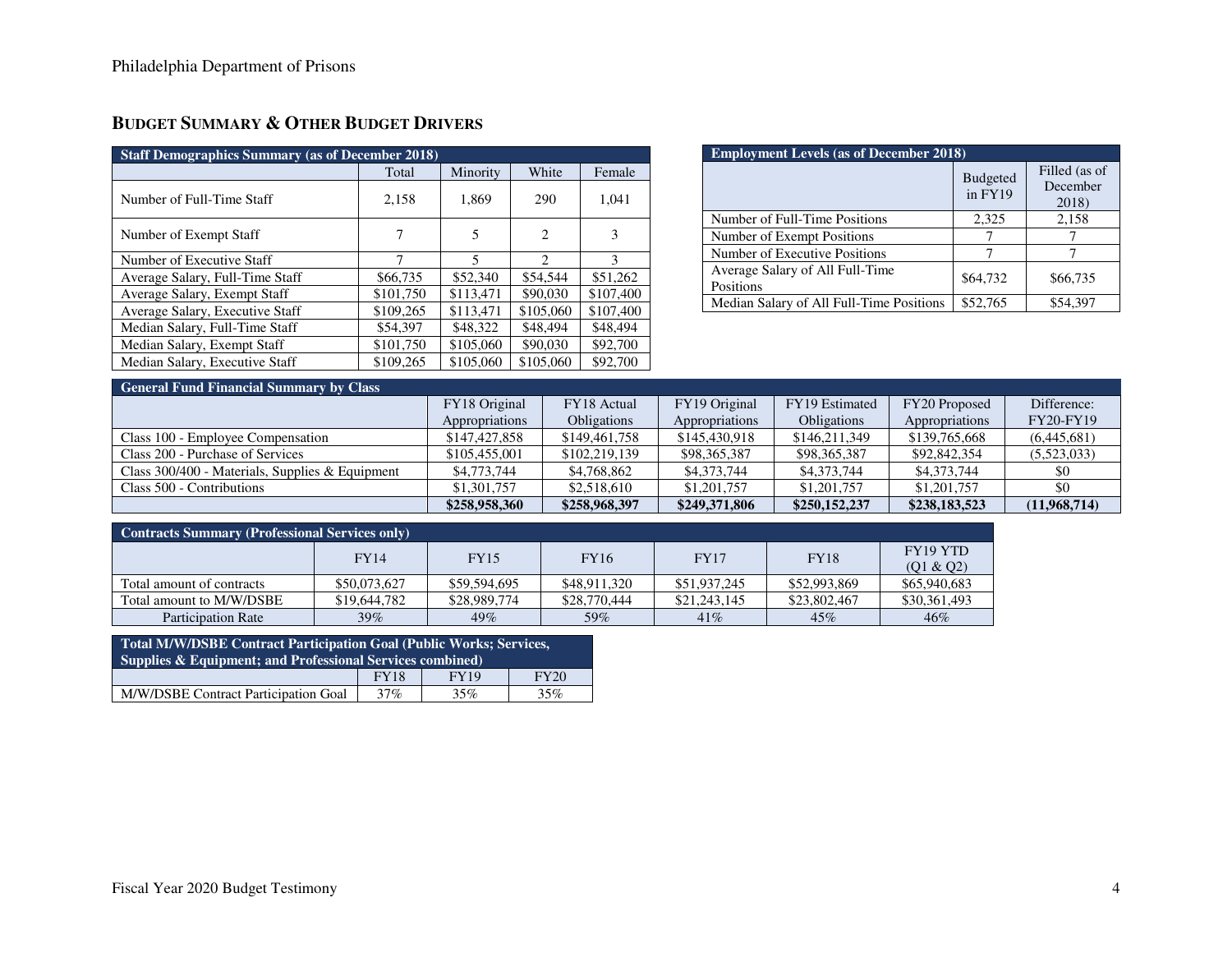## **PROPOSED BUDGET OVERVIEW**

## **Proposed Funding Request**:

The proposed Fiscal Year 2020 General Fund budget totals \$238,183,523, a decrease of \$11,968,714 below Fiscal Year 2019 estimated obligation levels. This reflects a net decrease of \$22.7M from the FY17 high point in obligations of \$260.9M. Factoring in wage increases in FY18, FY19, and FY20 that offset reductions (a total of \$40.1M in wage increases), along with House of Correction utility savings of close to \$900,000, the true cost reduction in FY20 as compared to the FY17 high-point exceeds \$60M.

The proposed budget includes:

- \$139,765,668 in Class 100, a \$6,445,681 decrease from FY19. The decrease in funding primarily reflects the reduction in full-time employee cost due to a reduction in total employees and in overtime. This funding will primarily cover \$110,359,562 in full-time employee costs as well as \$24,139,596 in overtime costs. This is a decrease of \$9.3M in overtime from the high-point of \$33.5M spent on overtime in FY18.
- \$92,842,354 in Class 200, a \$5,523,033 decrease from FY19. This funding will primarily cover \$62,734,183 in medical costs, \$12,765,000 in CFCF/RCF maintenance costs, \$11,533,243 in food costs, \$327,600 in outside inmate housing costs, and \$1,948,985 in inmate vocational training/RISE program costs, including Industry Recognized Certification towards a career pathway and case management linkages to providers both pre- and post-release. This is a decrease of \$12.5M in Class 200 from the high-point of \$105.3M spent on Class 200 in FY17. This was realized through reductions in food, medical, and outside housing costs.
- \$4,373,744 in Class 300/400, level funding with FY19. This funding will primarily cover \$1,586,000 in inmate and correctional clothing costs, and \$751,760 in facility maintenance supplies and equipment costs. This is a decrease of \$400,000 in Class 300/400 from the high-point of \$4.8M spent on Class 300/400 in FY18.
- \$1,201,757 in Class 500, level funding with FY19. This funding will cover the cost of inmate work payments.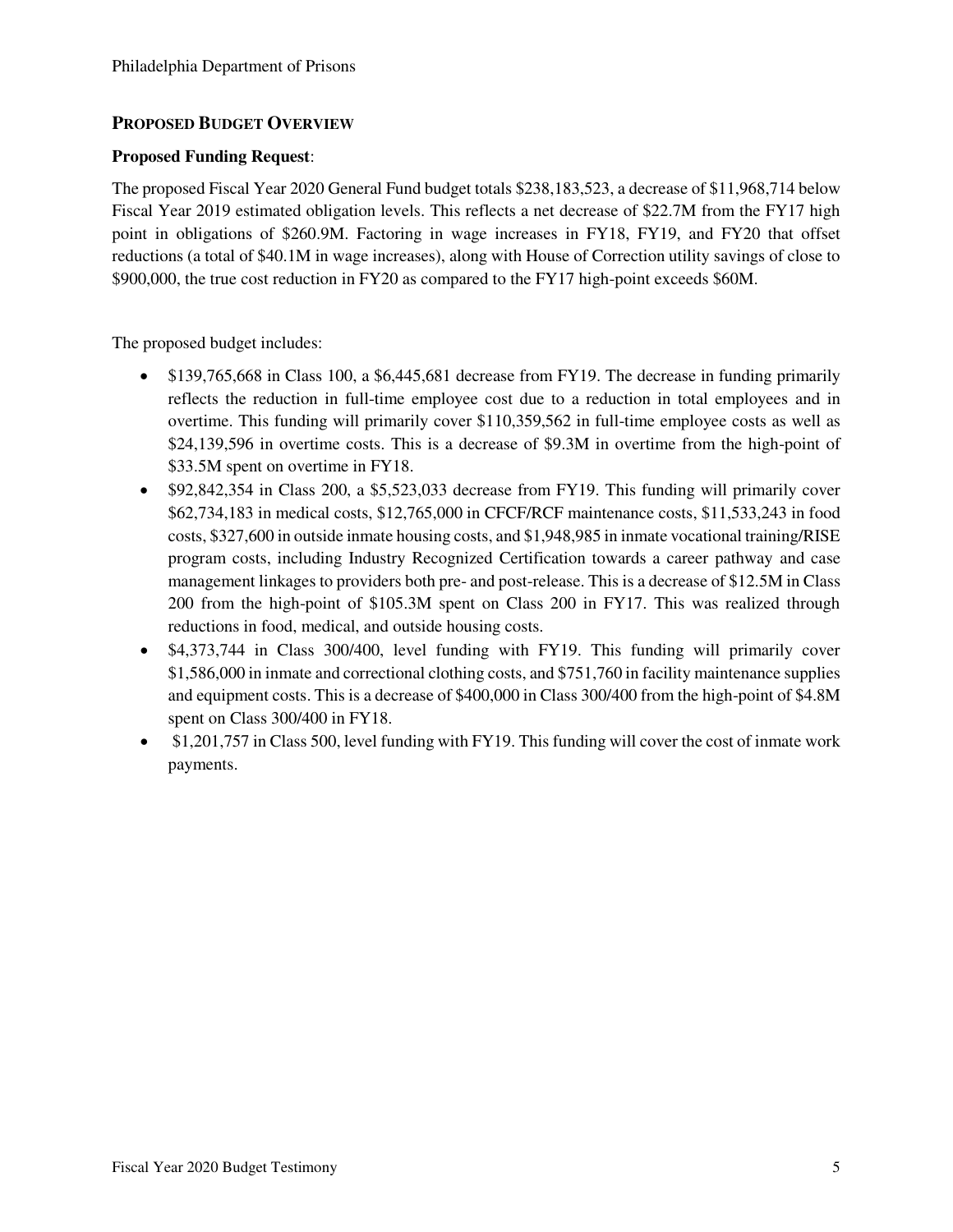## **STAFFING LEVELS**

The department is requesting 2,160 budgeted positions for FY20, a reduction of 165 positions from 2,325 in FY19.

This reduction is due to the closure of the House of Correction.

## **NEW HIRES**

| New Hires (from 7/1/2018 to December 2018) |                                     |           |  |  |  |  |  |  |
|--------------------------------------------|-------------------------------------|-----------|--|--|--|--|--|--|
|                                            | <b>Total Number</b><br>of New Hires | Malayalam |  |  |  |  |  |  |
| <b>Black or African American</b>           | 47                                  |           |  |  |  |  |  |  |
| Asian                                      | 15                                  |           |  |  |  |  |  |  |
| Hispanic or Latino                         |                                     |           |  |  |  |  |  |  |
| White                                      |                                     |           |  |  |  |  |  |  |
| Total                                      |                                     |           |  |  |  |  |  |  |

Since December 2018, Prisons hired 68 individuals: 47 who identify as Black or African American; 15 who identify as Asian, two who identify as Hispanic or Latino and four who identify as white. Seven of the new hires speak languages in addition to English.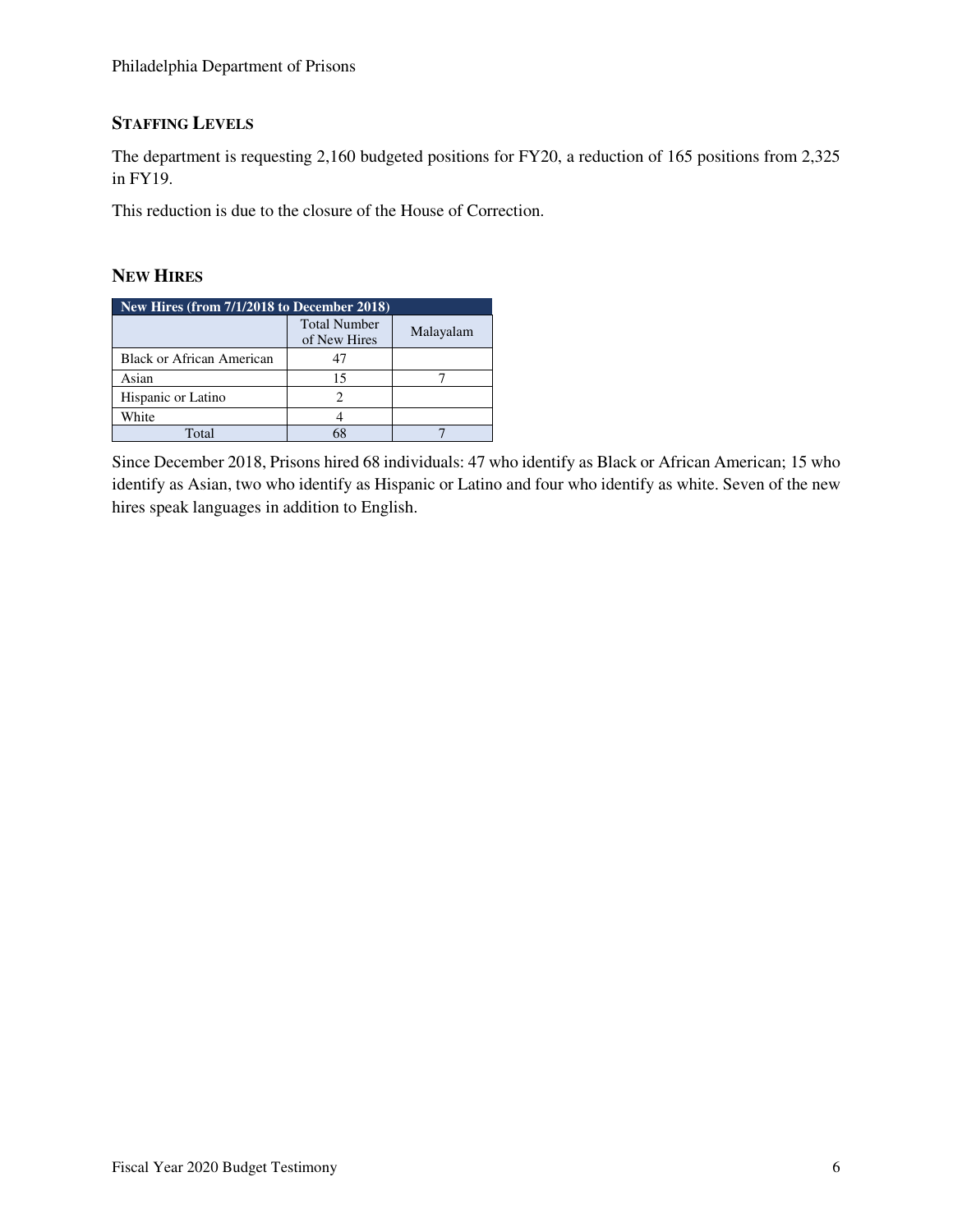## **PERFORMANCE, CHALLENGES, AND INITIATIVES**

## **ADMINISTRATION PROGRAM**

#### **FY20 Strategic Goals**

- Expand the Payroll Time and Attendance Management System from the CFCF pilot program to all PDP facilities.
- Continue to work with the EPA on creating protocols to provide food to local food banks.
- Select a new integrated jail management system to replace Lock and Track.

#### **FY20 Performance Measures**

|                                                                                                              | <b>FY18</b> | FY19 YTD          | <b>FY19</b>                     | FY20                            |
|--------------------------------------------------------------------------------------------------------------|-------------|-------------------|---------------------------------|---------------------------------|
| Measure                                                                                                      | Actual      | $(Q1 + Q2)$       | Target                          | Target                          |
| Percent of newly admitted inmates that are processed and<br>housed within 24 hours of admission <sup>1</sup> | 100%        | $100\%$           | $100\%$                         | 100.0%                          |
| Percentage of budgeted positions (uniform only) filled <sup>2</sup>                                          | 94.6%       | 99.0%             | 99.0%                           | 99.0%                           |
| Average daily prison census: number of inmates in custody <sup>3</sup>                                       | 6,158       | 5,012             | 5.200                           | 4.500                           |
| Actual spend on overtime (year-to-date) $4$                                                                  |             | \$11.8<br>million | Reduction<br>from prior<br>year | Reduction<br>from prior<br>year |

<sup>*1</sup>The 24-hour period is a self-imposed threshold and not a legal requirement. However, the goal is for 100% of inmates to wait no longer than 24</sup> hours (current average is 8-10 hours).* 

*<sup>2</sup>In order to control overtime costs and properly care for inmates, PDP needs to be able to maintain certain uniform (correctional officer) staffing levels at its facilities. These staffing levels depend on the size of the census, as well as the classification and custody level of the inmates and other factors outside of the Prisons' control, such as the need for prisoner transports. High vacancy rates and leave usage (in particular, FMLA*) among correctional officers negatively impact PDP's ability to meet these staffing levels, resulting in the need for mandatory overtime. *Those candidates that do not meeting the indebtedness criteria will be referred to central Human Resources for determination.* 

*<sup>3</sup>Since the PDP population is housed under judicial order, the PDP has little control over the population. Prisons' goal is based on historic census trend from FY14. This is the average of all of the days in the given reporting period.* 

*<sup>4</sup>This measure captures total department overtime and includes maintenance overtime. Closing HOC resulted in an increase in the number of Correctional Officers in the remaining five facilities, reducing overtime usage. In addition, the creation of the new Medical Transportation Unit also reduced overtime usage.*

# **MAINTENANCE PROGRAM**

#### **FY20 Strategic Goals**

- Complete the process of entering of inventory into the new inventory system and implement the tracking of supplies and equipment and work orders.
- Continue to upgrade to energy-efficient lighting throughout the PDP.
- Continue to implement security system upgrades at PICC.

#### • Continue system-wide upgrades as necessary.

| <b>FY20 Performance Measures</b>                            |             |                 |             |            |  |  |  |  |  |
|-------------------------------------------------------------|-------------|-----------------|-------------|------------|--|--|--|--|--|
|                                                             | <b>FY18</b> | <b>FY19 YTD</b> | <b>FY19</b> | FY20       |  |  |  |  |  |
| Measure                                                     | Actual      | $(Q1 + Q2)$     | Target      | Target     |  |  |  |  |  |
| Average daily rate of out-of-service cells <sup>1</sup>     | 49          | 16              | $\leq$ 20   | $\leq$ 20  |  |  |  |  |  |
|                                                             |             |                 | Reduction   | Reduction  |  |  |  |  |  |
| Total amount of overtime for maintenance staff <sup>2</sup> | \$800,202   | \$371,356       | from prior  | from prior |  |  |  |  |  |
|                                                             |             |                 | year        | year       |  |  |  |  |  |

 $\overline{I}$ This measure tracks the average number of cells out of service due to maintenance issues. The lower targets take closure of the House of *Corrections into account.* 

*2 Overtime for maintenance staff is driven by staffing levels and emergency needs.*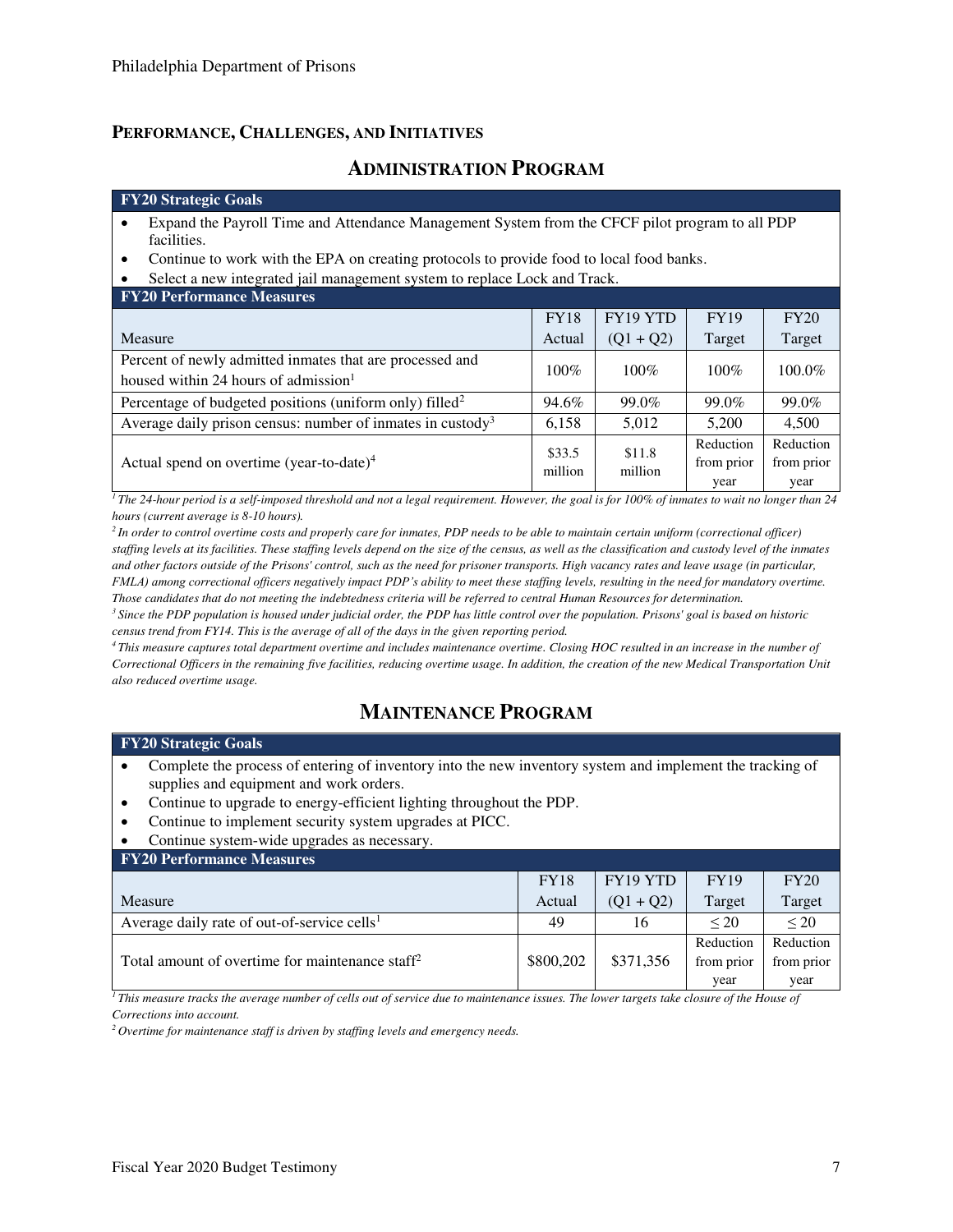# **MEDICAL AND PSYCHIATRIC SERVICES PROGRAM**

| <b>FY20 Strategic Goals</b>                                                                                            |             |             |             |        |  |  |  |  |  |
|------------------------------------------------------------------------------------------------------------------------|-------------|-------------|-------------|--------|--|--|--|--|--|
| Continue MAT and CBT programs, services to reduce segregation time, and recovery support for substance<br>use inmates. |             |             |             |        |  |  |  |  |  |
| <b>FY20 Performance Measures</b>                                                                                       |             |             |             |        |  |  |  |  |  |
|                                                                                                                        | <b>FY18</b> | FY19 YTD    | <b>FY19</b> | FY20   |  |  |  |  |  |
| Measure                                                                                                                | Actual      | $(Q1 + Q2)$ | Target      | Target |  |  |  |  |  |
| Percentage of eligible inmates receiving behavioral medications<br>within 48 hours of admissions <sup>1</sup>          | 90%         | 90%         | 90%         | 90%    |  |  |  |  |  |
| Percentage of STD-positive patients treated before release <sup>2</sup>                                                | 86%         | 85%         | 90%         | 90%    |  |  |  |  |  |

*<sup>1</sup>Inmates are assessed by the PDP medical team and those presenting physical or behavioral health illnesses are eligible for treatment. However, some elect to decline treatment.* 

*<sup>2</sup>Proper treatment for these diseases leads to better health outcomes for individual patients and a lower rate of transmission. PDP anticipates that an increase will be achieved during the second half of the year through continuing education of responsible clinical staff on all shifts (24/7) to assure that the new testing protocol provides test results as early as possible.* 

# **SECURITY AND OPERATIONS PROGRAM**

#### **FY20 Strategic Goals**

- Continue efforts to safely reduce cost and assess and implement recommendations for effective and efficient operations of the PDP.
- Deploy staff as needed to accommodate the changing census throughout the PDP.
- Maintain the MTU to provide efficient staff to reduce overtime
- Work in tandem with MacArthur grant-funded efforts to reduce the inmate population.

| <b>FY20 Performance Measures</b>                                                                     |             |             |             |             |  |  |  |  |  |
|------------------------------------------------------------------------------------------------------|-------------|-------------|-------------|-------------|--|--|--|--|--|
|                                                                                                      | <b>FY18</b> | FY19 YTD    | <b>FY19</b> | FY20        |  |  |  |  |  |
| Measure                                                                                              | Actual      | $(O1 + O2)$ | Target      | Target      |  |  |  |  |  |
| Overtime costs avoided through use of the Medical<br>Transportation Unit (year-to-date) <sup>1</sup> | N/A         | \$1,809,633 | \$3,500,000 | \$3,600,000 |  |  |  |  |  |

*<sup>1</sup>This is a new measure for FY19, so prior-year data is not available. The Medical Transportation Unit has a fixed number of staff to cover the local clinics and the first five open wards. Any additional open ward coverage and clinic emergencies are covered by the facilities. The MTU decreases the need for officers to leave the facility to cover outside housing medical trips, thus maintaining a staff complement in the facilities. These numbers are derived from the overtime rates of staff assigned to the MTU and are not net of the MTU's operating costs.*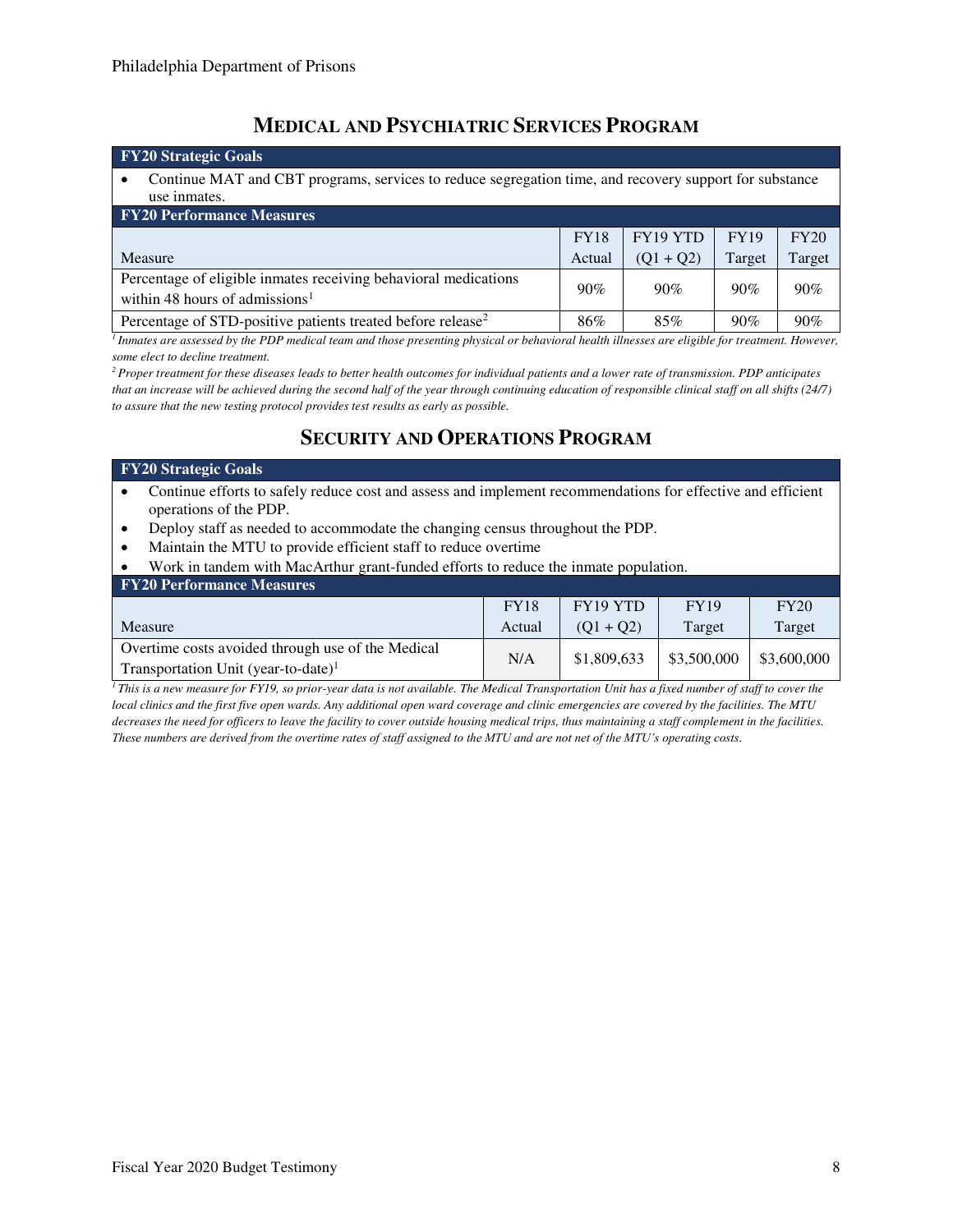## **SOCIAL SERVICES/REENTRY PROGRAM**

| <b>FY20 Strategic Goals</b>                                                                                                                                                                                                                                                                                                                                                                    |             |             |               |               |  |  |  |  |
|------------------------------------------------------------------------------------------------------------------------------------------------------------------------------------------------------------------------------------------------------------------------------------------------------------------------------------------------------------------------------------------------|-------------|-------------|---------------|---------------|--|--|--|--|
| Implement the selected risk/needs assessment tool and an analysis of current program services to ensure that<br>programming is designed to meet individuals' needs.<br>Increase training for RTS staff for cognitive behavioral interventions and best practices evidence-based<br>$\bullet$<br>programming.<br>Identify, implement, and/or enhance cognitive behavioral health interventions. |             |             |               |               |  |  |  |  |
| <b>FY20 Performance Measures</b>                                                                                                                                                                                                                                                                                                                                                               |             |             |               |               |  |  |  |  |
|                                                                                                                                                                                                                                                                                                                                                                                                | <b>FY18</b> | FY19 YTD    | <b>FY19</b>   | FY20          |  |  |  |  |
| Measure                                                                                                                                                                                                                                                                                                                                                                                        | Actual      | $(Q1 + Q2)$ | Target        | Target        |  |  |  |  |
| Sentenced inmates participating in an educational or treatment<br>program <sup>1</sup>                                                                                                                                                                                                                                                                                                         | 81.5%       | 82.6%       | 80.0%         | 83.0%         |  |  |  |  |
| Re-incarceration rate: one-year <sup>2</sup><br>36.7%<br>38.0%<br>38.1%                                                                                                                                                                                                                                                                                                                        |             |             |               |               |  |  |  |  |
| Re-incarceration rate: three-year <sup>3</sup>                                                                                                                                                                                                                                                                                                                                                 | 55.0%       | 56.0%       | $< 55.0\%$    | $\leq 55.0\%$ |  |  |  |  |
| Re-incarceration rate: five-year <sup>4</sup>                                                                                                                                                                                                                                                                                                                                                  | 62.9%       | 63.1%       | $\leq 63.0\%$ | $\leq 63.0\%$ |  |  |  |  |
| Percentage of inmates with completed 5-, 30-, 75-day interviews<br>and discharge plans <sup>5</sup>                                                                                                                                                                                                                                                                                            | N/A         | 70.5%       | 80.0%         | 80.0%         |  |  |  |  |
| Percentage of inmates assigned to programs and work<br>assignments <sup>5</sup>                                                                                                                                                                                                                                                                                                                | N/A         | 83.2%       | 85.0%         | 85.0%         |  |  |  |  |
| Percentage of medium and close custody inmates assigned to<br>programs and work assignments <sup>5</sup>                                                                                                                                                                                                                                                                                       | N/A         | 54.7%       | 70.0%         | 70.0%         |  |  |  |  |
| Percentage of pretrial population assigned to programs and work<br>assignments <sup>6</sup>                                                                                                                                                                                                                                                                                                    | N/A         | 66.0%       | 70.0%         | 70.0%         |  |  |  |  |

<sup>1</sup>*Prisons is making every effort to enroll sentenced inmates in programs and work assignments. This measure refers to educational or treatment programs, which are one component of inmate placements. Pretrial inmates are placed into institutional or job training programming. All sentenced inmates have to participate in a program, but some are between jobs or are in segregation, meaning that they cannot participate in a program (thus, this measure is unlikely to reach 100%).* 

*<sup>2</sup>PDP's one-year re-incarceration rate is based on the number of prisoners who are released from PDP custody and return to PDP custody. The measure for FY19 is comprised of prisoners released from July 1, 2017 through June 30, 2018. If an inmate returns within the specified date ranges one year from that window, that inmate is counted in the one-year figure.* 

*<sup>3</sup>PDP's three-year re-incarceration rate is based on the number of prisoners who are released from PDP custody and return to PDP custody. The measure for FY19 is comprised of prisoners released from July 1, 2015 through June 30, 2016. If an inmate returns within the specified date ranges three years from that window, that inmate is counted in the three-year figure.* 

*<sup>4</sup>PDP's five-year re-incarceration rate is based on the number of prisoners who are released from PDP custody and return to PDP custody. The measure for FY19 is comprised of prisoners released from July 1, 2013 through June 30, 2014. If an inmate returns within the specified date ranges five years from that window, that inmate is counted in the three-year figure.* 

*<sup>5</sup>This is a new measure for FY19, so prior-year data is not available.* 

*6 This is a new measure for FY19, so prior-year data is not available. Policy states that priority is given to sentenced inmates that are mandated to participate in program and job assignments.*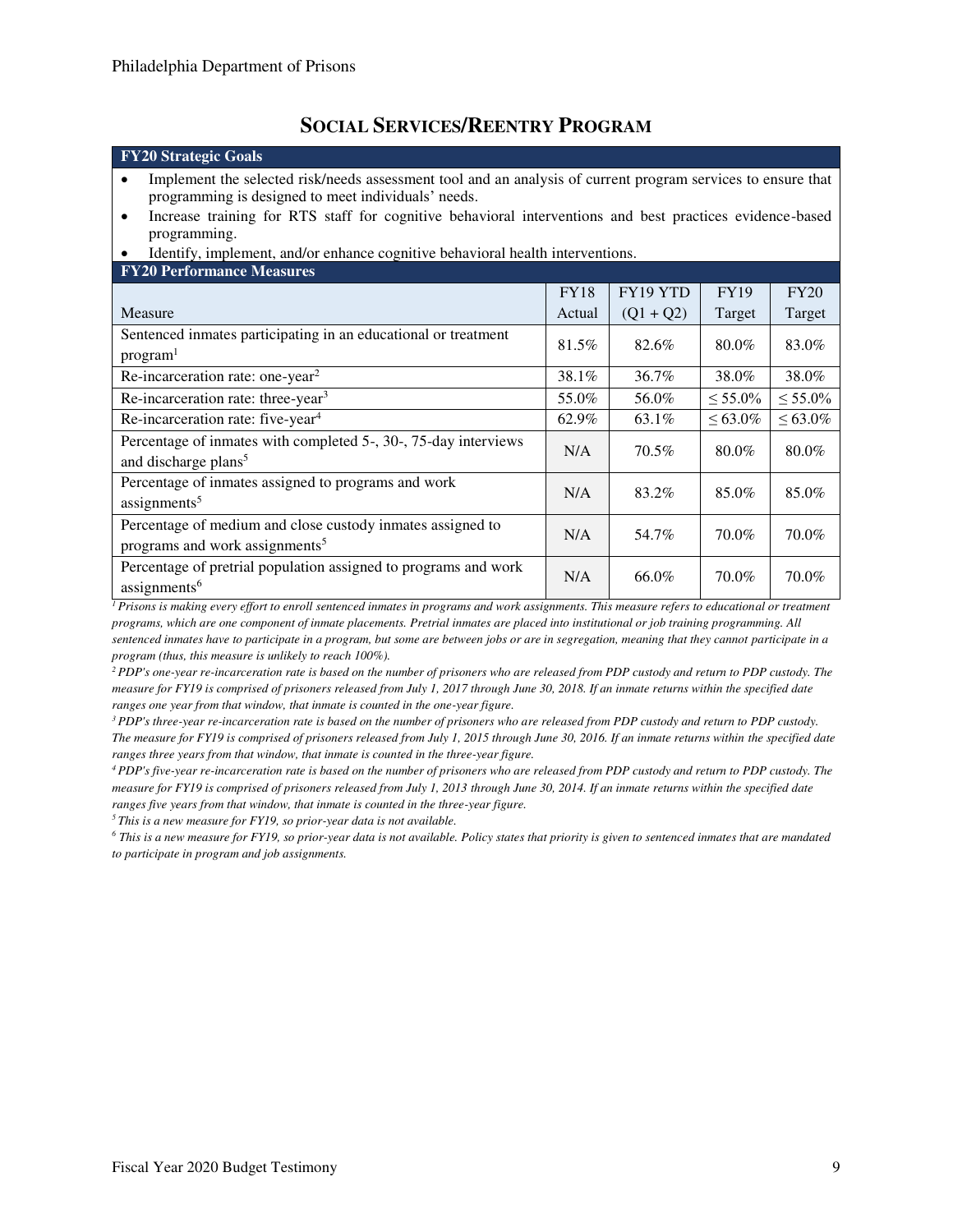## **OTHER BUDGETARY IMPACTS**

### **Federal and State (Where Applicable)**

In Pennsylvania, the Administration in Harrisburg has been unceasingly supportive of PDP's efforts to enroll inmates in Medical Assistance, a cornerstone of Philadelphia Department of Prisons, Department of Public Health and Department of Behavioral Health & Intellectual Disability Services' efforts to assure continuity of care for seriously ill inmates after release.

At the same time, a variety of federal government proposals would end eligibility for Medical Assistance of many economically impoverished inmates and their families, and there are parallel federal efforts to materially diminish Medical Assistance benefits.

Likewise, proposals exist in Congress that would eliminate correctional institution access to the very low (if not lowest possible) medication prices made available by the federal 340B pharmacy program that was designed to assist providers serving economically disadvantaged population.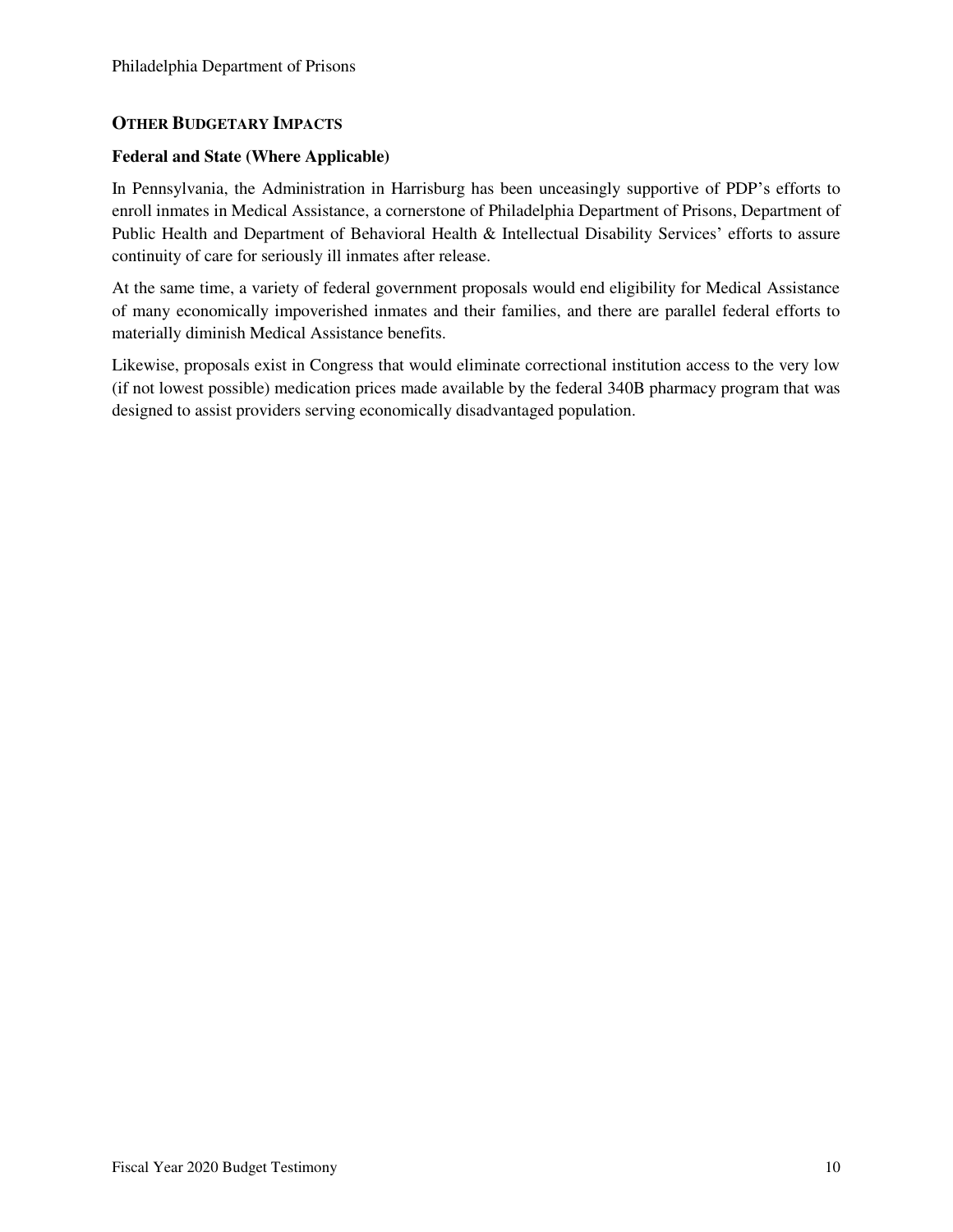# **CONTRACTING EXPERIENCE**

| M/W/DSBE Participation on Large Professional Services Contracts |                        |              |                  |              |                   |               |                 |               |                 |                                                          |                |
|-----------------------------------------------------------------|------------------------|--------------|------------------|--------------|-------------------|---------------|-----------------|---------------|-----------------|----------------------------------------------------------|----------------|
| Top Largest Contracts, FY19                                     |                        |              |                  |              |                   |               |                 |               |                 |                                                          |                |
|                                                                 |                        |              |                  |              |                   | $%$ of        |                 |               |                 | <b>Local Business</b><br>(principal place<br>of business | Waiver for     |
|                                                                 |                        | Dollar       |                  | Contract     |                   | M/W/DSBE      | \$ Value of     | Total $%$     | Total \$ Value  | located within                                           | Living Wage    |
| Vendor                                                          | Service                | Amount of    | <b>RFP</b> Issue | <b>Start</b> |                   | Participation | M/W/DSBE        | Participation | Participation - | City limits)                                             | Compliance?    |
| Name                                                            | Provided               | Contract     | Date             | Date         | Ranges in RFP     | Achieved      | Participation   | - All DSBEs   | All DSBEs       | [yes $/$ no]                                             | [yes $/$ no]   |
|                                                                 | <b>Inmate Physical</b> |              |                  |              | MBE: 20-23%       | 21%           | \$8,972,254.83  |               |                 |                                                          |                |
|                                                                 | <b>Health Care</b>     |              |                  |              | WBE: 17-20%       | 7%            | \$2,990,751.61  |               |                 |                                                          |                |
| Corizon                                                         | Services               | \$42,725,023 | 2/1/2017         | 7/1/2017     | DSBE: $0\%$       | $0\%$         | \$0             | 28%           | \$11,963,006.44 | No                                                       | No             |
| <b>GD</b>                                                       |                        |              |                  |              | MBE: 20-25%       | 21%           | \$3,182,057.13  |               |                 |                                                          |                |
| Correctional                                                    | Inmate and PDP         |              |                  |              | WBE: 10-15%       | 11%           | \$1,666,791.83  |               |                 |                                                          |                |
| Services.                                                       | <b>Staff Food</b>      |              |                  |              |                   |               |                 |               |                 |                                                          |                |
| <b>LLC</b>                                                      | Services               | \$15,152,653 | 3/2/2017         | 7/1/2017     | $DSBE: 0\%$       | $0\%$         | \$0             | 32%           | \$4,848,848.96  | N <sub>o</sub>                                           | N <sub>o</sub> |
|                                                                 | Maintenance            |              |                  |              | MBE: 19-22%       | 99%           | \$12,733,305.83 |               |                 |                                                          |                |
|                                                                 | Service for two        |              |                  |              | WBE: 16-19%       | $1\%$         | \$128,619.25    |               |                 |                                                          |                |
| U.S.                                                            | $(2)$ PDP              |              |                  |              |                   |               |                 |               |                 |                                                          |                |
| Facilities                                                      | facilities - CFCF      |              |                  |              | <b>DSBE: Best</b> |               |                 |               |                 |                                                          |                |
| Inc.                                                            | and RCF                | \$12,861,925 | 1/29/2018        | 7/1/2018     | <b>Efforts</b>    | $0\%$         | \$0             | 100%          | \$12,861,925.08 | Yes                                                      | N <sub>o</sub> |
|                                                                 | Inmate                 |              |                  |              | MBE: 3-6%         | $3\%$         | \$423,044.82    |               |                 |                                                          |                |
|                                                                 | Behavioral             |              |                  |              | WBE: 2-5%         | $2\%$         | \$282,029.88    |               |                 |                                                          |                |
|                                                                 | <b>Health Care</b>     |              |                  |              |                   |               |                 |               |                 |                                                          |                |
| Centurion                                                       | Services               | \$14,101,494 | 2/1/2017         | 7/1/2017     | DSBE: $0\%$       | $0\%$         | \$0             | 5%            | \$705,074.70    | N <sub>o</sub>                                           | N <sub>o</sub> |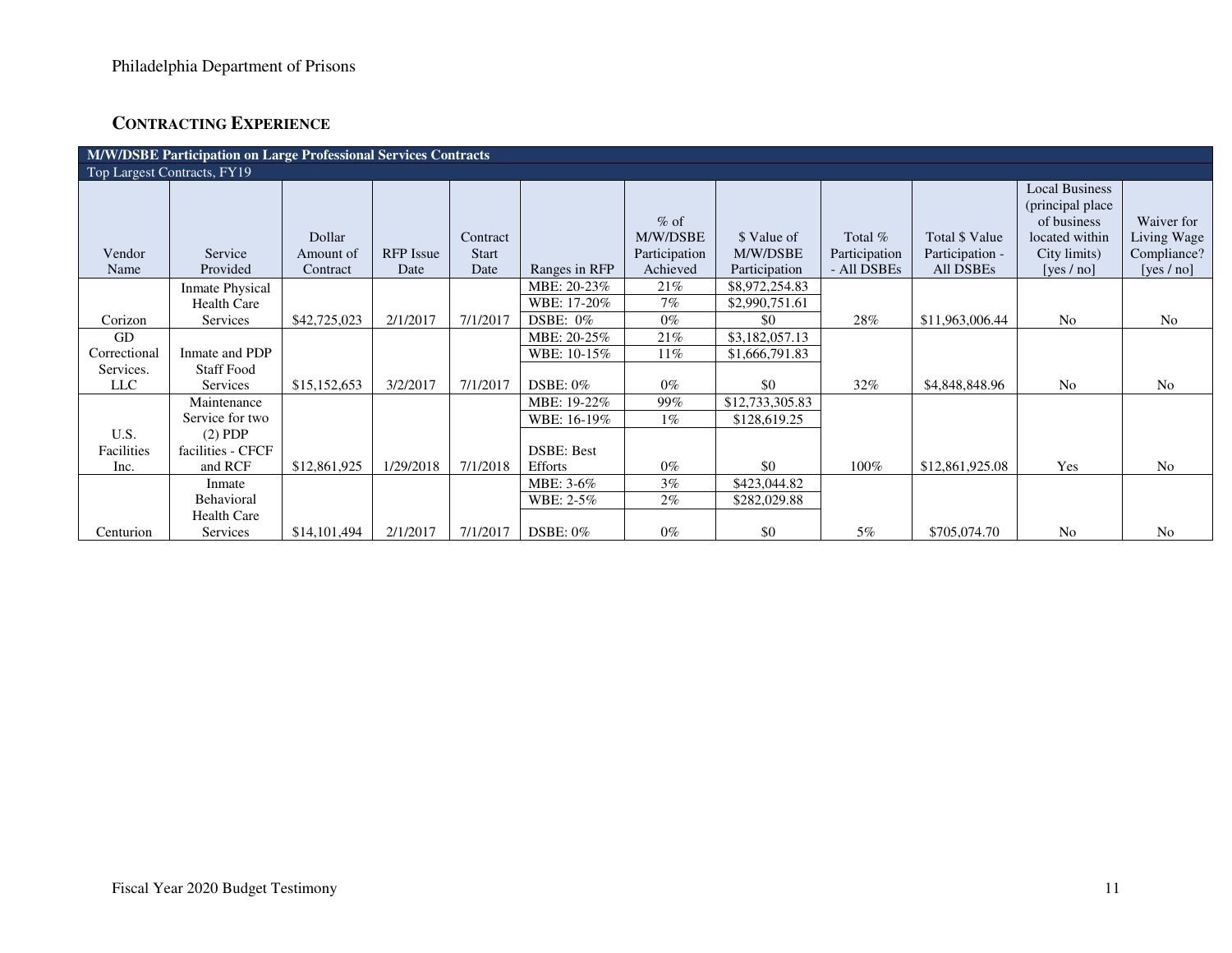# **EMPLOYEE DATA**

| <b>Staff Demographics (as of December 2018)</b> |           |           |                        |                  |                  |
|-------------------------------------------------|-----------|-----------|------------------------|------------------|------------------|
| <b>Full-Time Staff</b>                          |           |           | <b>Executive Staff</b> |                  |                  |
|                                                 | Male      | Female    |                        | Male             | Female           |
|                                                 | African-  | African-  |                        | African-         | African-         |
|                                                 | American  | American  |                        | American         | American         |
| Total                                           | 706       | 881       | Total                  | 3                | 3                |
| % of Total                                      | 33%       | 41%       | % of Total             | 43%              | 43%              |
| Average Salary                                  | \$50,231  | \$50,258  | Average Salary         | \$101,343        | \$113,000        |
| Median Salary                                   | \$48,494  | \$48,494  | Median Salary          | \$101,343        | \$113,000        |
|                                                 | White     | White     |                        | White            | White            |
| Total                                           | 203       | 87        | Total                  | 1                | $\boldsymbol{0}$ |
| % of Total                                      | $10\%$    | 4%        | % of Total             | 14%              | $0\%$            |
| Average Salary                                  | \$54,061  | \$55,028  | Average Salary         | \$105,060        | N/A              |
| <b>Median Salary</b>                            | \$48,494  | \$48,494  | <b>Median Salary</b>   | \$105,060        | N/A              |
|                                                 | Hispanic  | Hispanic  |                        | Hispanic         | Hispanic         |
| Total                                           | 90        | 58        | Total                  | $\overline{0}$   | $\overline{0}$   |
| % of Total                                      | $4\%$     | 3%        | % of Total             | $0\%$            | $0\%$            |
| Average Salary                                  | \$50,858  | \$50,049  | Average Salary         | N/A              | $\rm N/A$        |
| <b>Median Salary</b>                            | \$48,494  | \$48,494  | <b>Median Salary</b>   | N/A              | N/A              |
|                                                 | Asian     | Asian     |                        | Asian            | Asian            |
| Total                                           | 118       | 7         | Total                  | $\boldsymbol{0}$ | $\boldsymbol{0}$ |
| % of Total                                      | $5\%$     | $0\%$     | % of Total             | $0\%$            | $0\%$            |
| Average Salary                                  | \$48,494  | \$54,734  | Average Salary         | N/A              | N/A              |
| <b>Median Salary</b>                            | \$48,494  | \$48,494  | Median Salary          | N/A              | N/A              |
|                                                 | Other     | Other     |                        | Other            | Other            |
| Total                                           | 5         | 8         | Total                  | $\overline{0}$   | $\overline{0}$   |
| % of Total                                      | $0\%$     | $0\%$     | % of Total             | $0\%$            | $0\%$            |
| Average Salary                                  | \$65,565  | \$49,007  | Average Salary         | N/A              | N/A              |
| <b>Median Salary</b>                            | \$48,494  | \$47,188  | Median Salary          | N/A              | N/A              |
|                                                 | Bilingual | Bilingual |                        | Bilingual        | Bilingual        |
| Total                                           | 107       | 45        | Total                  | $\overline{0}$   | $\boldsymbol{0}$ |
| % of Total                                      | 5%        | 2%        | % of Total             | $0\%$            | $0\%$            |
| Average Salary                                  | \$48,494  | \$48,494  | Average Salary         | N/A              | N/A              |
| <b>Median Salary</b>                            | \$48,494  | \$48,494  | Median Salary          | N/A              | N/A              |
|                                                 | Male      | Female    |                        | Male             | Female           |
| Total                                           | 1,117     | 1,041     | Total                  | $\overline{4}$   | 3                |
| % of Total                                      | 52%       | $48\%$    | % of Total             | 57%              | 43%              |
| Average Salary                                  | \$52,871  | \$51,262  | Average Salary         | \$105,060        | \$107,400        |
| Median Salary                                   | \$48,494  | \$48,494  | Median Salary          | \$116,648        | \$92,700         |